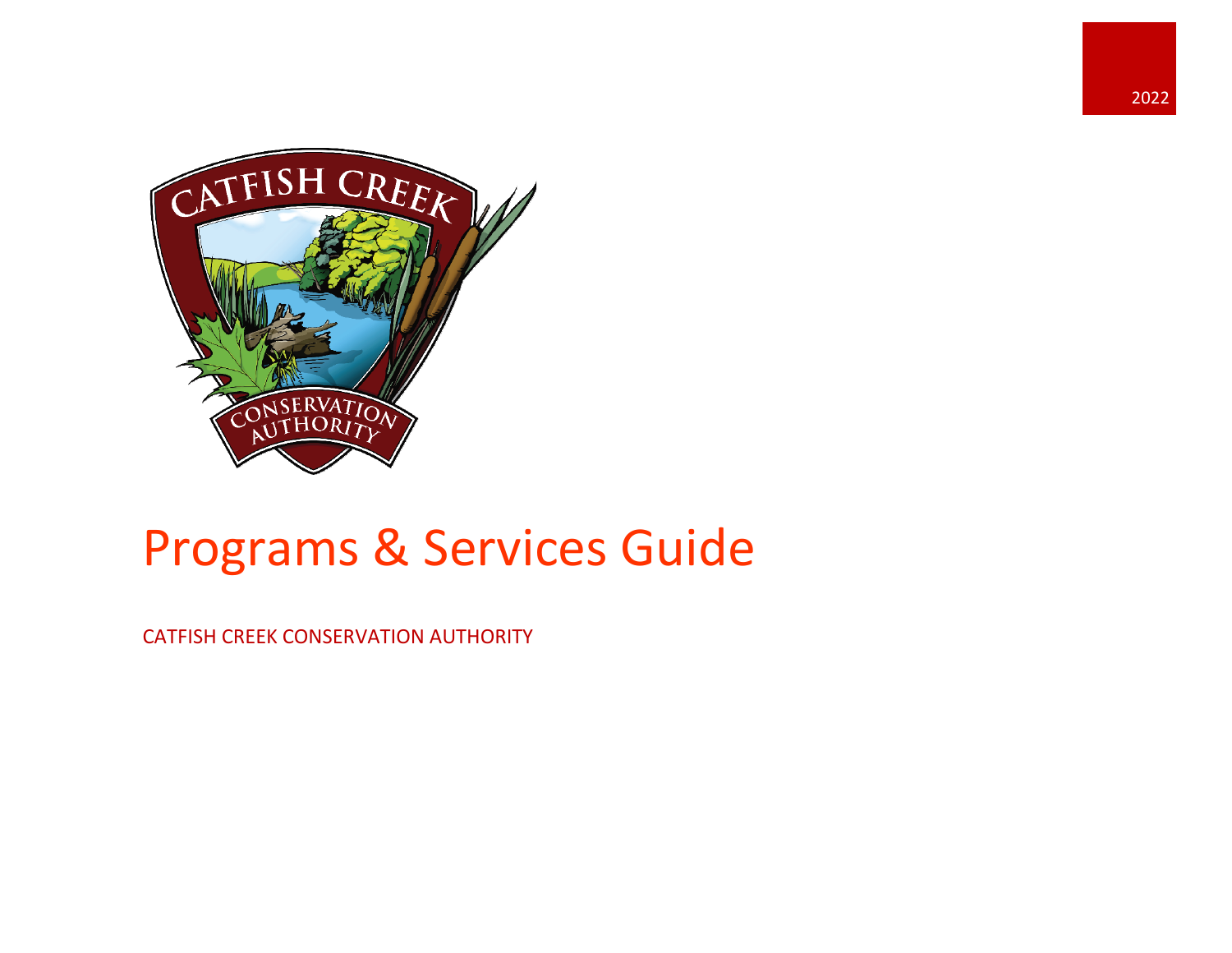| <b>Programs/Service</b><br><b>And Subservices</b> | <b>Description</b> | Category<br>(1,2,3) | Category<br>classification<br>concerns | <b>Funding mechanism-</b><br>% | <b>Estimated</b><br>annual cost<br>(based on<br>5-year | <b>Program/Service</b><br>provided date<br>(prior or post Feb<br>2022) |
|---------------------------------------------------|--------------------|---------------------|----------------------------------------|--------------------------------|--------------------------------------------------------|------------------------------------------------------------------------|
|                                                   |                    |                     |                                        |                                | average or                                             | (indicate present or                                                   |
|                                                   |                    |                     |                                        |                                | explanation                                            | future).                                                               |
|                                                   |                    |                     |                                        |                                | of costs)                                              |                                                                        |

| Risk of Certain Natural Hazard's - see 21.1 (1) 1 i of the Conservation Authorities Act; Sections 1-8 of the Mandatory Programs and Services Regulation O.R. |  |
|--------------------------------------------------------------------------------------------------------------------------------------------------------------|--|
| 686/21.                                                                                                                                                      |  |

**The CCCA will develop an awareness of areas that are important for the management of natural hazards within the watershed. The CCCA will also manage and promote awareness and education of risks related to natural hazards, protect life and minimize property damage from flooding and erosion by providing a flood control monitoring and warning program. CCCA alerts the public through flood messages, provides municipal staff with data and information to enable sufficient lead time to enable emergency flood mitigation procedures to promote resident's safety, safeguard flood prone areas and as a result minimize flood related damage and loss of life.**

| Section 28.1 Permit       | Reviewing and processing permit             |              | Mandatory in  | MNRF: $$1,590 = 5\%$     | \$30,985 | Prior to February |
|---------------------------|---------------------------------------------|--------------|---------------|--------------------------|----------|-------------------|
| Administration and        | applications, technical reports, natural    |              | accordance to | Levy: $$22,545 = 73\%$   |          | 2022, Present     |
| Compliance Activities/    | hazards studies, mapping and updates to     |              | CA Act        | Fees: $$6,850 = 22\%$    |          |                   |
| Enforcing and             | regulation limits mapping. Site visits/     |              |               |                          |          |                   |
| Administering the Act     | inspections, communication with             |              |               |                          |          |                   |
|                           | applicants, agents, and consultants.        |              |               |                          |          |                   |
|                           | Property enquires and legal expenses for    |              |               |                          |          |                   |
|                           |                                             |              |               |                          |          |                   |
|                           | regulations and compliance.                 |              |               |                          |          |                   |
|                           | Administering and enforcing sections 28,    |              |               |                          |          |                   |
|                           | 28.0.1, and 30.1 of the act as required.    |              |               |                          |          |                   |
| <b>Review Under Other</b> | Input and review on a variety of different  | $\mathbf{1}$ | Mandatory in  | Levy: $$2,312 = 100\%$   | \$2,312  | Prior to February |
| Legislation               | Acts including, The Aggregate Resources     |              | accordance to |                          |          | 2022, Present     |
|                           | Act, Drainage Act, Environmental            |              | CA Act        |                          |          |                   |
|                           | Assessment Act and The Ontario Planning     |              |               |                          |          |                   |
|                           | Act.                                        |              |               |                          |          |                   |
| Municipal Plan Input      | Provide technical information, advice, and  | $\mathbf{1}$ | Mandatory in  | Levy: $$4,699 = 36\%$    | \$12,949 | Prior to February |
| and Review                | policy support to municipalities on         |              | accordance to | Special Levy: $$8,250 =$ |          | 2022, Present     |
|                           | matters relating to Natural Hazards         |              | CA Act        | 64% (each of the 5       |          |                   |
|                           | Policies (Section 3.1 under the PPS) with a |              |               | municipalities           |          |                   |
|                           | focus on Official Plan and Official Plan    |              |               | contribute a portion of  |          |                   |
|                           | Amendments. This includes: broad policy     |              |               | the $$8,250$ yearly)     |          |                   |
|                           | interpretation, transfer of data,           |              |               |                          |          |                   |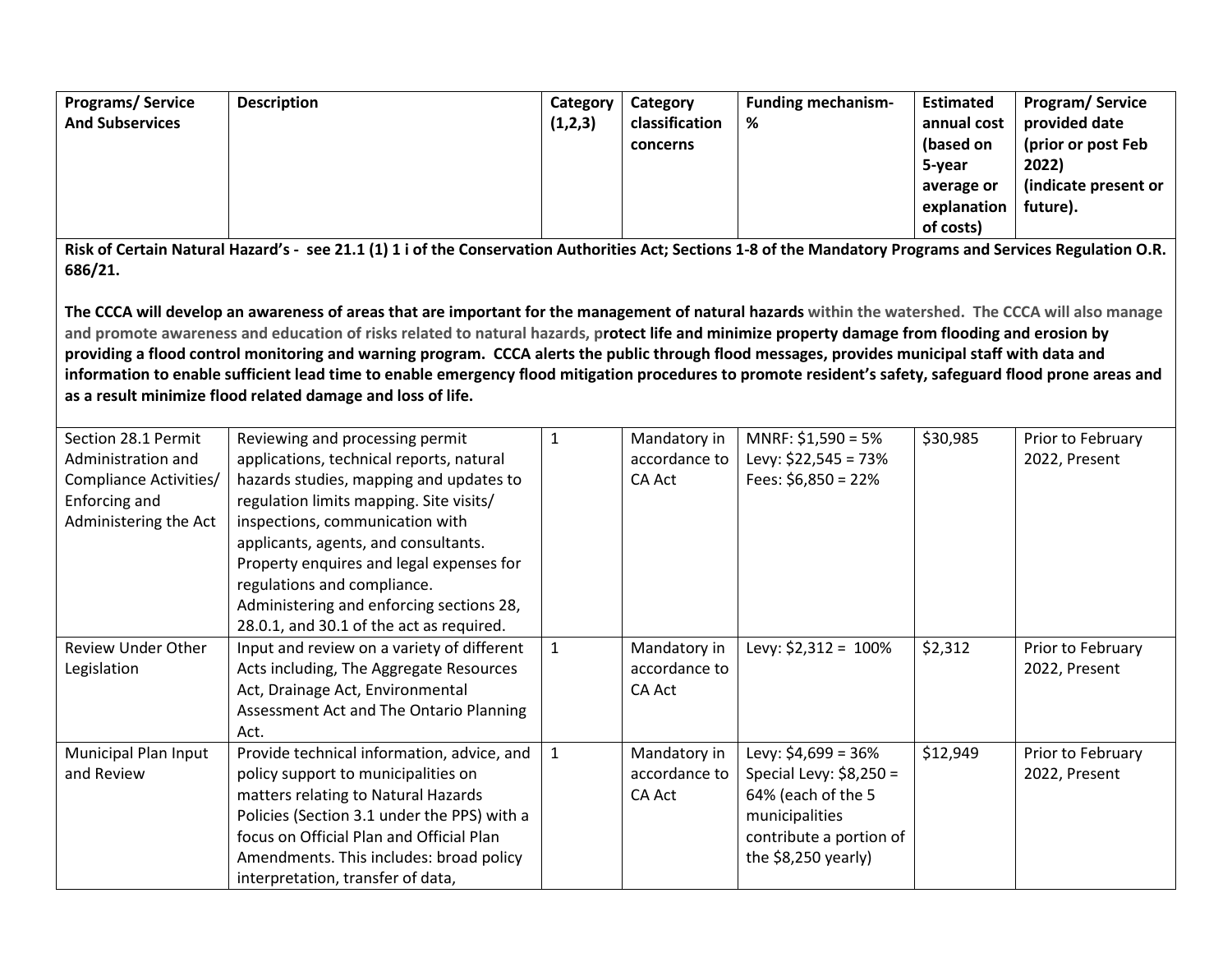| <b>Programs/Service</b><br><b>And Subservices</b>                                                                                                                                                                                                               | <b>Description</b>                                                                                                                                                                                                                                                                                                                                                                                                             | Category<br>(1,2,3) | Category<br>classification<br>concerns         | <b>Funding mechanism-</b><br>%                                      | <b>Estimated</b><br>annual cost<br>(based on<br>5-year<br>average or<br>explanation<br>of costs) | <b>Program/Service</b><br>provided date<br>(prior or post Feb<br>2022)<br>(indicate present or<br>future). |
|-----------------------------------------------------------------------------------------------------------------------------------------------------------------------------------------------------------------------------------------------------------------|--------------------------------------------------------------------------------------------------------------------------------------------------------------------------------------------------------------------------------------------------------------------------------------------------------------------------------------------------------------------------------------------------------------------------------|---------------------|------------------------------------------------|---------------------------------------------------------------------|--------------------------------------------------------------------------------------------------|------------------------------------------------------------------------------------------------------------|
|                                                                                                                                                                                                                                                                 | information and science to municipalities,<br>and provision of advice on matters<br>relating to natural hazards policy to<br>Ministry of Municipal Affairs and Housing.                                                                                                                                                                                                                                                        |                     |                                                |                                                                     |                                                                                                  |                                                                                                            |
| Flood Forecasting and<br>Warning                                                                                                                                                                                                                                | Daily data collection and monitoring of<br>local weather forecasts hydrometric<br>stations, local water level forecasts and<br>watershed conditions. Flood event<br>forecasting, provincial watershed<br>condition statements and inter agency<br>communications in the event of a flood.<br>Maintenance of flood forecasting<br>equipment and annual meeting with<br>applicable inter agency flood emergency<br>coordinators. | $\mathbf{1}$        | Mandatory in<br>accordance to<br><b>CA Act</b> | MNRF: \$32,006 = 16%<br>Levy: $$167,967 = 84\%$                     | \$199,973                                                                                        | Prior to February<br>2022, Present                                                                         |
| Flood and Erosion<br>Control Infrastructure<br>Operation and<br>Management<br><b>NOTE: To be</b><br>completed on or<br>before December 31,<br>2024 per<br>requirements in<br>Section 5 of the<br><b>Mandatory Programs</b><br>and Services<br><b>Regulation</b> | Flood and erosion control infrastructure<br>and low flow augmentation. Includes 1<br>dam                                                                                                                                                                                                                                                                                                                                       | $\mathbf{1}$        | Mandatory in<br>accordance to<br>CA Act        | MNRF: $$2,617 = 19\%$<br>Levy: \$10,894 = 77%<br>WECI: $$625 = 4\%$ | \$14,136                                                                                         | Prior to February<br>2022, Present                                                                         |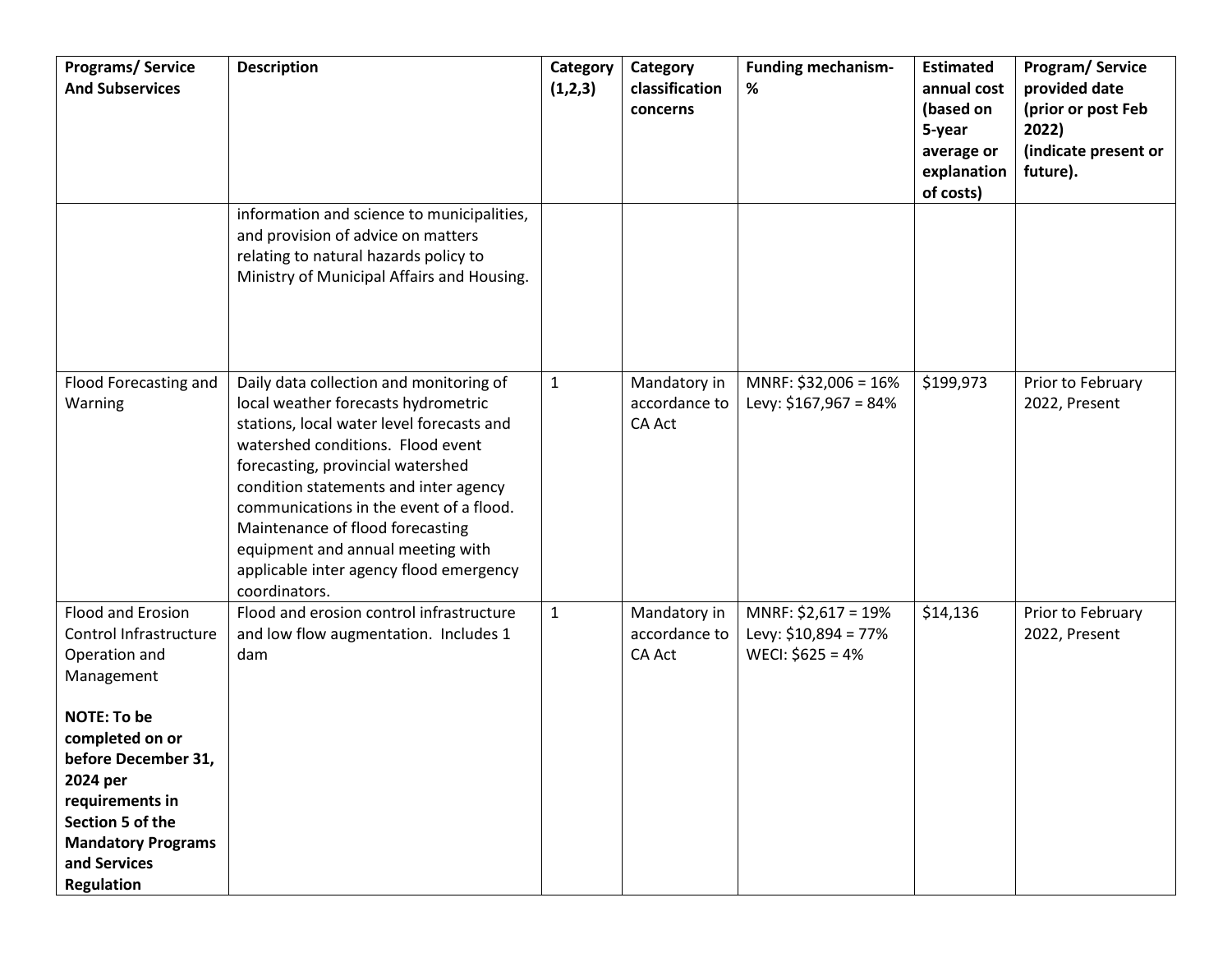| <b>Programs/Service</b><br><b>And Subservices</b>                                                                                                                                              | <b>Description</b>                                                                                                                                                                                                                                                                      | Category<br>(1,2,3) | Category<br>classification<br>concerns  | <b>Funding mechanism-</b><br>%                                                                                           | <b>Estimated</b><br>annual cost<br>(based on<br>5-year<br>average or<br>explanation | Program/Service<br>provided date<br>(prior or post Feb<br>2022)<br>(indicate present or<br>future). |
|------------------------------------------------------------------------------------------------------------------------------------------------------------------------------------------------|-----------------------------------------------------------------------------------------------------------------------------------------------------------------------------------------------------------------------------------------------------------------------------------------|---------------------|-----------------------------------------|--------------------------------------------------------------------------------------------------------------------------|-------------------------------------------------------------------------------------|-----------------------------------------------------------------------------------------------------|
|                                                                                                                                                                                                |                                                                                                                                                                                                                                                                                         |                     |                                         |                                                                                                                          | of costs)                                                                           |                                                                                                     |
| Ice Management<br>Services<br><b>NOTE: Ice</b><br><b>Management Plan(s)</b><br>to be completed as<br>necessary on or<br>before December 31,<br>2024 per<br>requirements in<br>Section 4 of the | Providing advice for ice jam prevention<br>and mitigation through-out the winter<br>season                                                                                                                                                                                              | $\mathbf{1}$        | Mandatory in<br>accordance to<br>CA Act | MNRF: $$1,250 = 8\%$<br>Special Levy: \$14,157<br>$= 92%$<br>(Township of<br>Malahide incurs the<br>Special Levy yearly) | \$15,407                                                                            | Prior to February<br>2022, Present,<br>Future (Ice<br>Management Plan)                              |
| mandatory Programs<br>and Service<br><b>Regulation</b>                                                                                                                                         |                                                                                                                                                                                                                                                                                         |                     |                                         |                                                                                                                          |                                                                                     |                                                                                                     |
| <b>Catfish Creek Channel</b><br>Monitoring                                                                                                                                                     | Monitoring the Catfish Creek channel<br>morphology changes at Port Bruce due to<br>seasonal loading and/or scour by<br>bathometric sounding the lower reaches<br>of the Catfish Creek through Port Bruce.                                                                               | $\mathbf{1}$        | Mandatory in<br>accordance to<br>CA Act | MNRF: $$1,250 = 8\%$<br>Special Levy: \$14,158<br>$= 92%$                                                                | \$15,508                                                                            | Prior to February<br>2022, Present,<br>Future                                                       |
| Drought and Low<br><b>Water Response</b>                                                                                                                                                       | Monitoring of surface and groundwater<br>conditions and analysis of low water data<br>for dissemination to irrigators,<br>landowners and applicable government<br>agencies. Technical and administrative<br>support to regional advisors, and the<br><b>CCCA's Irrigation Committee</b> | $\mathbf{1}$        | Mandatory in<br>accordance to<br>CA Act | Other Grants: $$3.223 =$<br>100%<br>(Grant ended in 2018)                                                                | \$3,223                                                                             | Prior to February<br>2022, Present                                                                  |
| <b>Natural Hazards</b><br><b>Technical Studies and</b><br>Information<br>Management                                                                                                            | Data collection and study of technical<br>report designs to mitigate natural hazards.<br>Development and use of systems to<br>collect and store data and to provide<br>spatial geographical representations of<br>data.                                                                 | $\mathbf{1}$        | Mandatory in<br>accordance to<br>CA Act | Levy: $$18,756 = 88\%$<br>Revenue: \$2,655 =<br>12%                                                                      | \$21,411                                                                            | Prior to February<br>2022, Present                                                                  |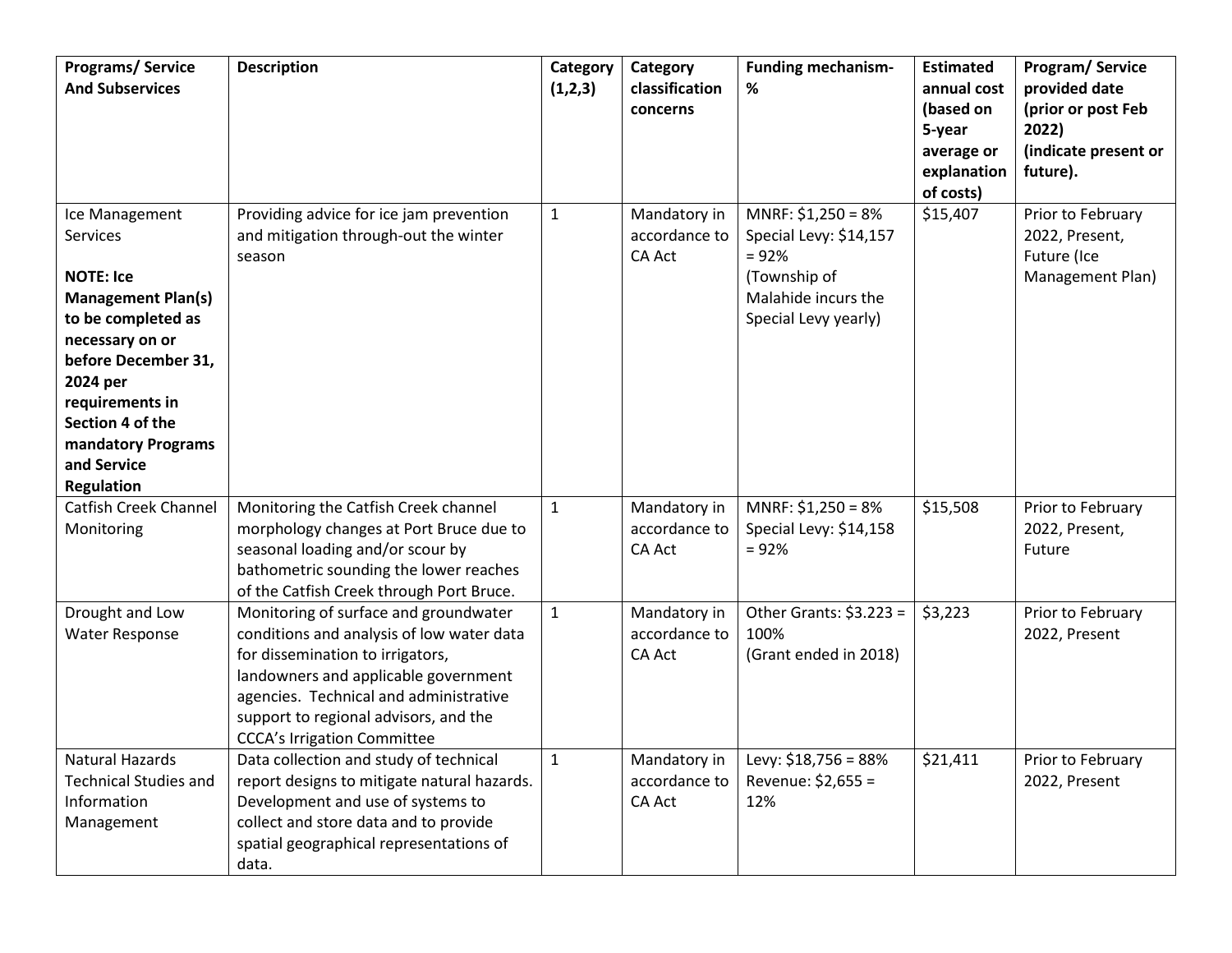| <b>Programs/Service</b>             | <b>Description</b>                                                                                                                                         | Category     | Category       | <b>Funding mechanism-</b> | <b>Estimated</b> | Program/Service      |
|-------------------------------------|------------------------------------------------------------------------------------------------------------------------------------------------------------|--------------|----------------|---------------------------|------------------|----------------------|
| <b>And Subservices</b>              |                                                                                                                                                            | (1,2,3)      | classification | %                         | annual cost      | provided date        |
|                                     |                                                                                                                                                            |              | concerns       |                           | (based on        | (prior or post Feb   |
|                                     |                                                                                                                                                            |              |                |                           | 5-year           | 2022)                |
|                                     |                                                                                                                                                            |              |                |                           | average or       | (indicate present or |
|                                     |                                                                                                                                                            |              |                |                           | explanation      | future).             |
|                                     |                                                                                                                                                            |              |                |                           | of costs)        |                      |
| <b>Natural Hazards</b>              | Promoting public awareness of natural                                                                                                                      | $\mathbf{1}$ | Mandatory in   | Levy: \$15,623 = 97%      | \$16,073         | Prior to February    |
| Communications,                     | hazards including flooding, drought, and                                                                                                                   |              | accordance to  | Donations: \$450 = 3%     |                  | 2022, Present        |
| Outreach and                        | erosion. Social media services. Media                                                                                                                      |              | <b>CA Act</b>  |                           |                  |                      |
| Education                           | relations. Natural Hazards Studies,                                                                                                                        |              |                |                           |                  |                      |
|                                     | Mapping and Updates to Regulation Limits                                                                                                                   |              |                |                           |                  |                      |
|                                     | Mapping and Data Transfer to Public,                                                                                                                       |              |                |                           |                  |                      |
|                                     | through Web based Map(s) showing                                                                                                                           |              |                |                           |                  |                      |
|                                     | Regulation Limits.                                                                                                                                         |              |                |                           |                  |                      |
| and Services Regulation O.R. 686/21 | Provincial Water Quality and Quantity Monitoring - see 21.1 (1) 2 of the Conservation Authorities Act; ; Section 12(2) and 12(3) of the Mandatory Programs |              |                |                           |                  |                      |
|                                     |                                                                                                                                                            |              |                |                           |                  |                      |
|                                     | The CCCA, in partnership with Ministry of Environment, Climate Change and Parks (MECP), and has established long term sites to monitor surface and         |              |                |                           |                  |                      |
| ground water conditions.            |                                                                                                                                                            |              |                |                           |                  |                      |
| <b>Provincial Water</b>             | A long-standing CA/MECP partnership for                                                                                                                    | $\mathbf{1}$ | Mandatory in   | Reserves: \$800 = 100%    | \$800            | Prior to February    |
| <b>Quality Monitoring</b>           | stream water quality monitoring at 4 sites.                                                                                                                |              | accordance to  | Beginning 2022:           |                  | 2022, Present        |
| Network (PWQMN)                     | CCCA collects monthly water samples and                                                                                                                    |              | <b>CA Act</b>  | Levy: 100%                |                  |                      |
|                                     | field measurements and MECP performs                                                                                                                       |              |                |                           |                  |                      |
|                                     | lab analysis and data management.                                                                                                                          |              |                |                           |                  |                      |
|                                     | Information is used for watershed report                                                                                                                   |              |                |                           |                  |                      |
|                                     | cards and stewardship project                                                                                                                              |              |                |                           |                  |                      |
|                                     | prioritization.                                                                                                                                            |              |                |                           |                  |                      |
| Provincial                          | The Provincial Groundwater Monitoring                                                                                                                      | $\mathbf{1}$ | Mandatory in   | Reserves: \$1,300 =       | \$1,300          | Prior to February    |
| Groundwater                         | Network is a partnership program with all                                                                                                                  |              | accordance to  | 100%                      |                  | 2022, Present        |
| <b>Monitoring Network</b>           | 36 Ontario conservation authorities and                                                                                                                    |              | <b>CA Act</b>  | Beginning 2022:           |                  |                      |
| (PGMN)                              | 10 municipalities (in areas not covered by                                                                                                                 |              |                | Levy: 100%                |                  |                      |
|                                     | a conservation authority) to collect and                                                                                                                   |              |                |                           |                  |                      |
|                                     | manage ambient (baseline) groundwater                                                                                                                      |              |                |                           |                  |                      |
|                                     | level and quality information from key                                                                                                                     |              |                |                           |                  |                      |
|                                     | aquifers located across Ontario. CCCA                                                                                                                      |              |                |                           |                  |                      |
|                                     | manages 5 wells                                                                                                                                            |              |                |                           |                  |                      |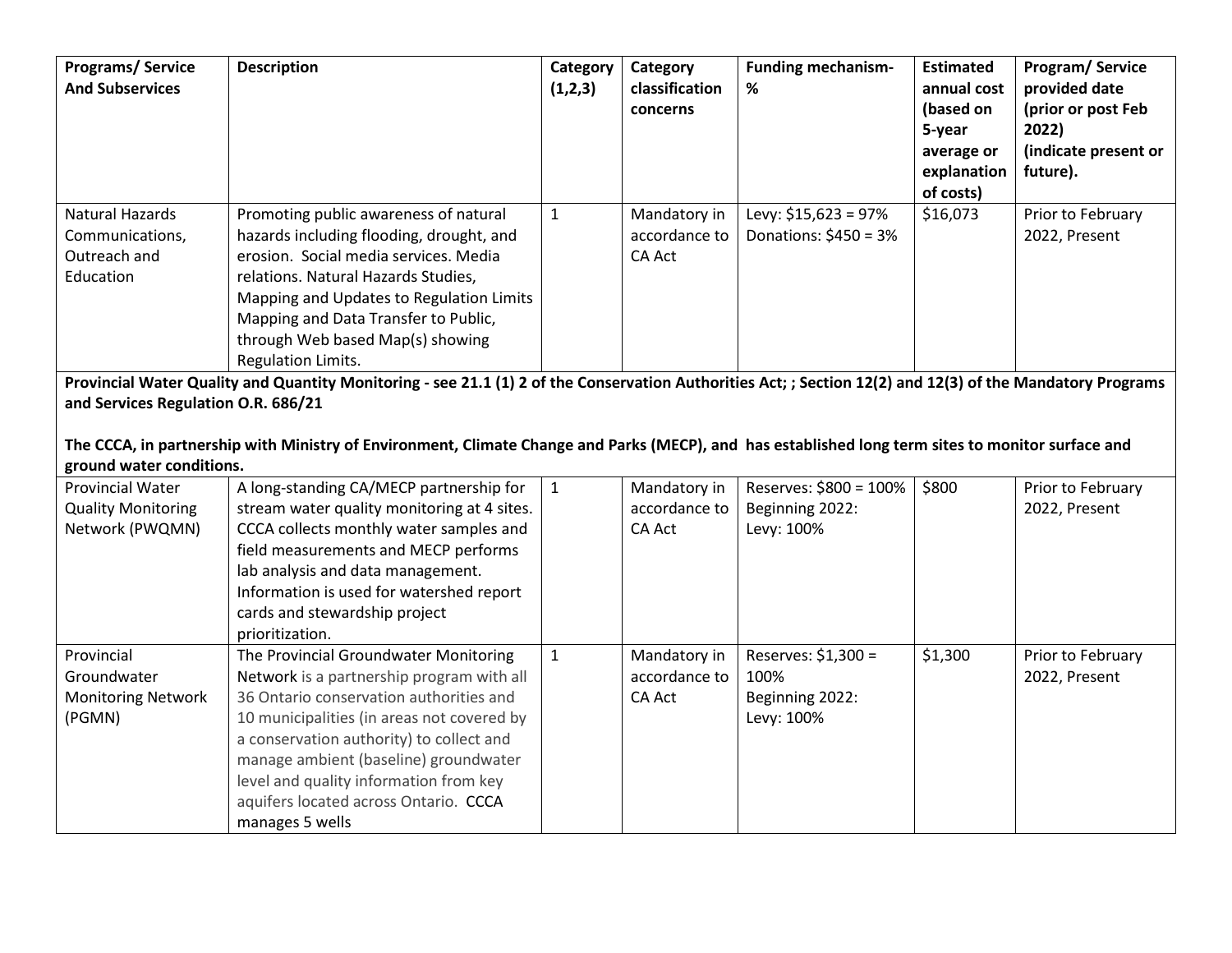| <b>Programs/Service</b><br><b>And Subservices</b>         | <b>Description</b>                                                                                                                                                                                                                                                                                                                                                                                                  | Category<br>(1,2,3) | Category<br>classification<br>concerns         | <b>Funding mechanism-</b><br>%                               | <b>Estimated</b><br>annual cost<br>(based on<br>5-year<br>average or<br>explanation<br>of costs) | Program/Service<br>provided date<br>(prior or post Feb<br>2022)<br>(indicate present or<br>future). |
|-----------------------------------------------------------|---------------------------------------------------------------------------------------------------------------------------------------------------------------------------------------------------------------------------------------------------------------------------------------------------------------------------------------------------------------------------------------------------------------------|---------------------|------------------------------------------------|--------------------------------------------------------------|--------------------------------------------------------------------------------------------------|-----------------------------------------------------------------------------------------------------|
| Integrated Water and<br><b>Climate Station</b>            | CCCA uses four MECP hydrometric<br>stations to monitor flows and<br>precipitation within the Catfish Creek<br>Watershed                                                                                                                                                                                                                                                                                             | $\mathbf{1}$        | Mandatory in<br>accordance to<br><b>CA Act</b> | Reserves: \$500 = 100%<br>Beginning 2022:<br>Levy: 100%      | \$500                                                                                            | Prior to February<br>2022, Present                                                                  |
| Regulation O.R. 686/21                                    | Local Water Quality Monitoring - see 21.1 (1) 2 of the Conservation Authorities Act; ; Section 12(2) and 12(3) of the Mandatory Programs and Services<br>Water quality monitoring is an essential part of keeping the planet healthy and sustainable. Land based activities can have a huge impact on water systems<br>and it's critical that we realise how these affect waterbodies, both above and below ground. |                     |                                                |                                                              |                                                                                                  |                                                                                                     |
| <b>Surface Water Quality</b><br><b>Monitoring Program</b> | In addition to PWQMN, CCCA maintains<br>nine benthic monitoring sites across the<br>watershed. CCCA responds to local spills<br>events at the request of MECP. Costs<br>include sampling, analysis and reporting.                                                                                                                                                                                                   | $\mathbf{1}$        | Mandatory in<br>accordance to<br>CA Act        | Reserves: \$1,200 =<br>100%<br>Beginning 2022:<br>Levy: 100% | \$1,200                                                                                          | Prior to February<br>2022, Present                                                                  |
| Well Program                                              | CCCA does not have any additional well<br>monitoring programs apart from the<br>PGMN program which encompasses 5<br>wells at two locations within the CCCA<br>watershed.                                                                                                                                                                                                                                            | $\mathbf{1}$        | Mandatory in<br>accordance to<br>CA Act        | n/a                                                          | n/a                                                                                              | Prior to February<br>2022, Present                                                                  |
| <b>Watershed Report</b><br>Card                           | Conservation Authorities report on local<br>watershed conditions every five years.<br>Measuring environmental indicator<br>changes within the watershed, with a<br>focus with a focus on Authority managed<br>projects to evaluate efforts and track<br>progress.                                                                                                                                                   | $\mathbf{1}$        | Mandatory in<br>accordance to<br><b>CA Act</b> | Municipal Levy: \$750 =<br>100%                              | \$750                                                                                            | Prior to February<br>2022, Present                                                                  |
| O.R. 686/21<br>acting as an SPA                           | Drinking Water Source Protection - see 21.1 (1) 1 iii of the Conservation Authorities Act; Section 13 of the Mandatory Programs and Services Regulation<br>The protection of municipal drinking water supplies in the Southwest region through the development and implementation of Source Protection Plans,                                                                                                       |                     |                                                |                                                              |                                                                                                  |                                                                                                     |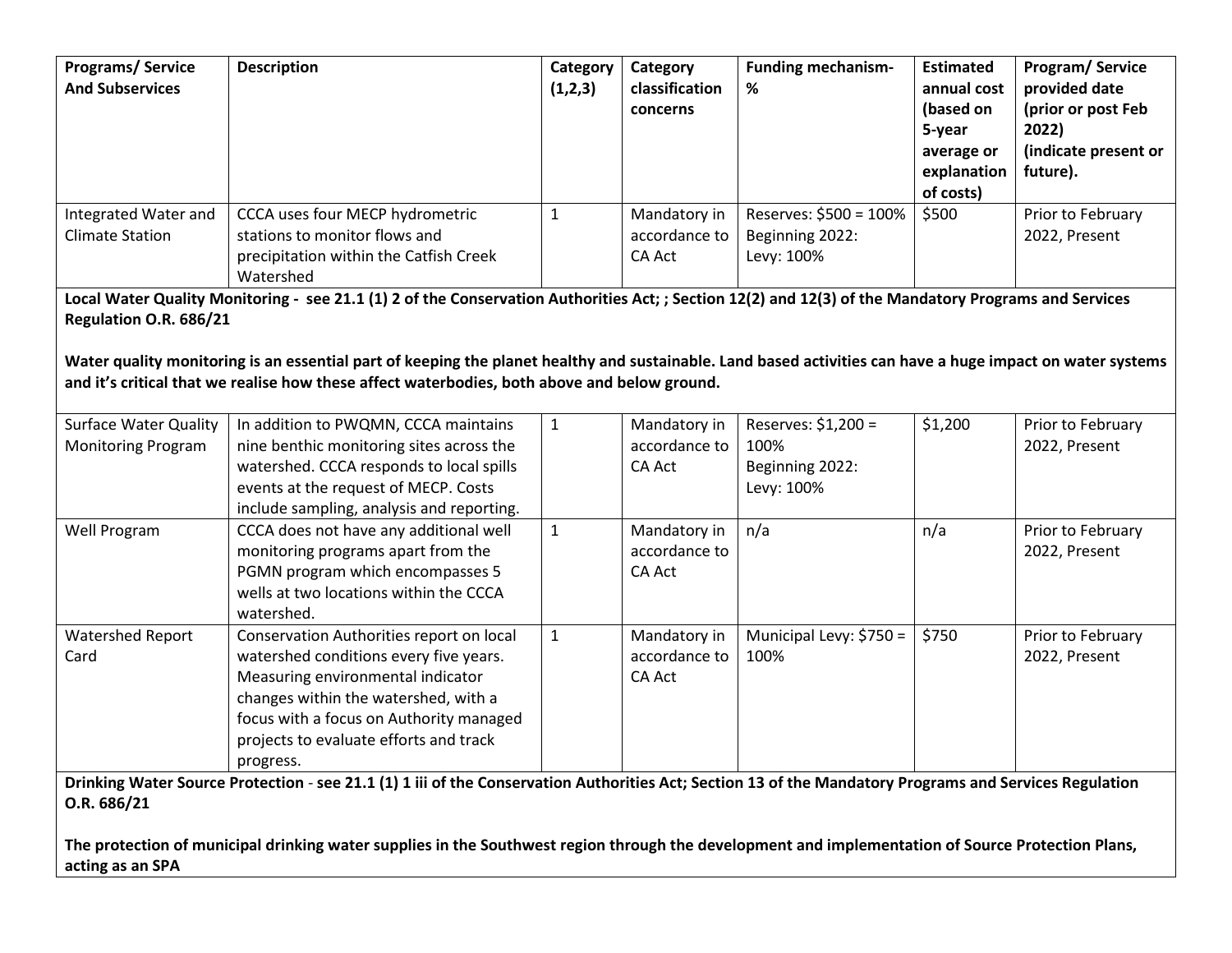| <b>Programs/Service</b><br><b>And Subservices</b>                                                           | <b>Description</b>                                                                                                                                                                                                                                                                                         | Category<br>(1,2,3) | Category<br>classification<br>concerns                   | <b>Funding mechanism-</b><br>$\%$                                                            | <b>Estimated</b><br>annual cost<br>(based on<br>5-year<br>average or<br>explanation<br>of costs) | Program/Service<br>provided date<br>(prior or post Feb<br>2022)<br>(indicate present or<br>future). |
|-------------------------------------------------------------------------------------------------------------|------------------------------------------------------------------------------------------------------------------------------------------------------------------------------------------------------------------------------------------------------------------------------------------------------------|---------------------|----------------------------------------------------------|----------------------------------------------------------------------------------------------|--------------------------------------------------------------------------------------------------|-----------------------------------------------------------------------------------------------------|
| <b>Drinking Water</b><br><b>Source Protection</b><br>(DWSP)                                                 | CCCA provides technical support, Source<br>Protections Committee support, Source<br>Protection Authority reports and<br>meetings. Activities required by the Clean<br>Water Act and regulations. Assist with<br>implementation of source protection plan<br>for the Lake Erie Source Protection<br>Region. | $\mathbf{1}$        | Mandatory in<br>accordance to<br>CA Act                  | Other Grants: $$3,408 =$<br>91%<br>Reserves: \$337 = 9%<br>Beginning 2022:<br>Levy:100%      | \$3,745                                                                                          | Prior to February<br>2022, Present                                                                  |
|                                                                                                             | Conservation Lands - see 21.1 (1) 1 ii of the Conservation Authorities Act; Sections 9-1 of the Mandatory Programs and Services Regulation O.R. 686/21<br>The CCCA owns 554.44 hectares of land including conservation areas, management areas, managed forest, and flood control structures.              |                     |                                                          |                                                                                              |                                                                                                  |                                                                                                     |
| Section 29 Minister's<br>Regulation Rules of<br>Conduct in<br><b>Conservation Areas</b><br>(O. Reg. 688/21) | Conservation areas regulations<br>enforcement/compliance. Incurred legal<br>expenses for regulation and compliance                                                                                                                                                                                         | $\mathbf{1}$        | Mandatory in<br>accordance to<br>CA Act                  | Revenue: \$6,556 =<br>100%                                                                   | \$6,556                                                                                          | Prior to February<br>2022, Present                                                                  |
| Springwater<br><b>Conservation Area</b>                                                                     | CCCA operates one campground and its<br>associated facilities, generates our main<br>revenue stream and offsets costs of<br>mandated programs.                                                                                                                                                             | 3                   | No Municipal<br>Levy used,<br>Self<br>Generated-<br>100% | Revenue: \$421,892 =<br>74%<br>Grants: $$154,149 =$<br>26%                                   | \$576,041                                                                                        | Prior to February<br>2022, Present                                                                  |
| <b>CCCA</b> forests and<br>management areas<br>(not Conservation<br>Areas)                                  | Management and maintenance of CA<br>owned lands (will all be listed in the Land<br>Inventory). Includes forest management,<br>signage, gates, passive recreation,<br>stewardship, restoration, ecological                                                                                                  | 3                   | No Municipal<br>Levy used,<br>Self<br>Generated-<br>100% | Grants: $$3,846 = 5\%$<br>Donations: \$22,983 =<br>29%<br>Revenue: \$37,444 =<br>66% (excess | \$27,646                                                                                         | Prior to February<br>2022, Present                                                                  |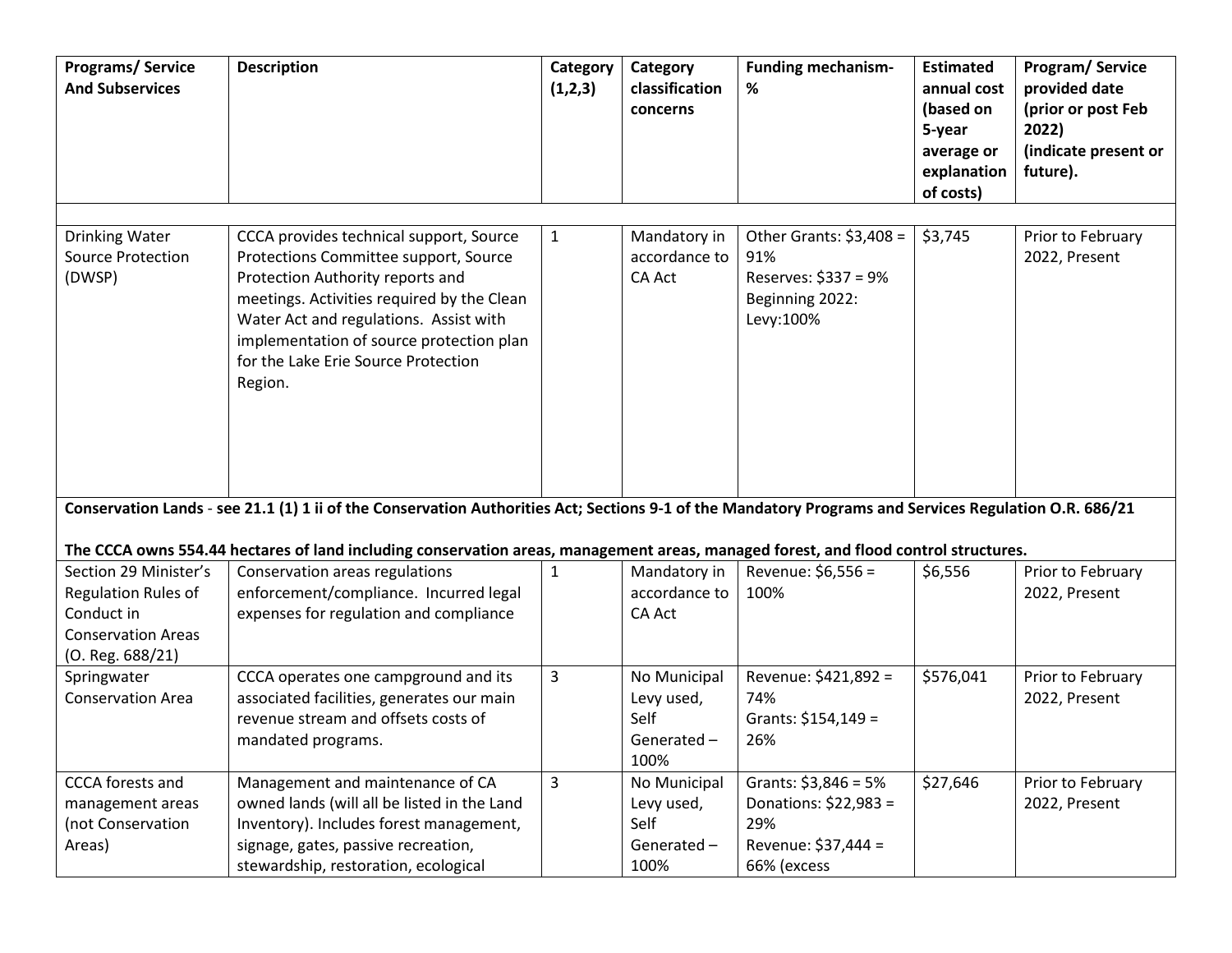| <b>Programs/Service</b><br><b>And Subservices</b>      | <b>Description</b>                                                                                                                                                                                                                                                                                                                                                                                                                                                                                                             | Category<br>(1,2,3) | Category<br>classification<br>concerns                   | <b>Funding mechanism-</b><br>%                                                                                                                                                                          | <b>Estimated</b><br>annual cost<br>(based on<br>5-year<br>average or<br>explanation<br>of costs) | Program/Service<br>provided date<br>(prior or post Feb<br>2022)<br>(indicate present or<br>future). |
|--------------------------------------------------------|--------------------------------------------------------------------------------------------------------------------------------------------------------------------------------------------------------------------------------------------------------------------------------------------------------------------------------------------------------------------------------------------------------------------------------------------------------------------------------------------------------------------------------|---------------------|----------------------------------------------------------|---------------------------------------------------------------------------------------------------------------------------------------------------------------------------------------------------------|--------------------------------------------------------------------------------------------------|-----------------------------------------------------------------------------------------------------|
|                                                        | monitoring, carrying costs such as taxes<br>and insurance.                                                                                                                                                                                                                                                                                                                                                                                                                                                                     |                     |                                                          | transferred to<br>reserves)                                                                                                                                                                             |                                                                                                  |                                                                                                     |
| <b>Conservation Areas</b>                              | Management and maintenance of three<br>passive day use conservation areas<br>(Yarmouth Natural Heritage Area, Archie<br>Coulter and Springwater Forest, not the<br>Campground) with recreational trails.<br>Includes passive recreation, risk<br>management program, hazard tree<br>management, gates, fencing, signage,<br>brochures, communications, pedestrian<br>bridges, trails, parking lots, pavilions,<br>roadways, stewardship, restoration,<br>ecological monitoring, carrying costs such<br>as taxes and insurance. | $\mathbf 1$         | Mandatory in<br>accordance to<br>CA Act                  | Donations: \$4,398 =<br>6%<br>Revenue: \$6,191 = 8%<br>% (excess transferred<br>to reserves)<br>Grants: $$4,808 = 41\%$<br>Revenue: \$5,058 =<br>43%<br>Donations: \$800 = 7%<br>Reserves: \$1,089 = 9% | C.A. \$552<br>Maple<br>Festival:<br>\$11,755                                                     | Prior to February<br>2022, Present                                                                  |
| <b>Conservation Area</b><br><b>Major Maintenance</b>   | Major maintenance and capital<br>improvements to support public access,<br>safety and environmental protection such<br>as pedestrian bridges, boardwalks, trails.                                                                                                                                                                                                                                                                                                                                                              | $\mathbf{1}$        | Mandatory in<br>accordance to<br>CA Act                  | Grants: $$48,641 = 62\%$<br>Reserves: $$2,186 = 3\%$<br>Reserves: \$17,381 =<br>75%<br>Donations: $$5,660 =$<br>25%                                                                                     | <b>GLLAF</b><br>\$50,827<br>SPW C.A.<br>Dev.<br>\$23,041                                         | Prior to February<br>2022, Present                                                                  |
| Land acquisition                                       | Strategic acquisition of environmentally<br>significant properties.                                                                                                                                                                                                                                                                                                                                                                                                                                                            | $\overline{3}$      | No Municipal<br>Levy used,<br>Self<br>Generated-<br>100% | TBD by each individual<br>acquisition                                                                                                                                                                   | TBD by<br>each<br>individual<br>acquisition                                                      | Prior to February<br>2022, Present                                                                  |
| Inventory of<br>Conservation<br><b>Authority Lands</b> | The land inventory includes the following<br>information: location as well as date,<br>method and purpose of acquisition, land                                                                                                                                                                                                                                                                                                                                                                                                 | $\mathbf{1}$        | Mandatory in<br>accordance to<br><b>CA Act</b>           | Levy: \$5,550                                                                                                                                                                                           | \$5,550                                                                                          | Prior to February<br>2022, Present                                                                  |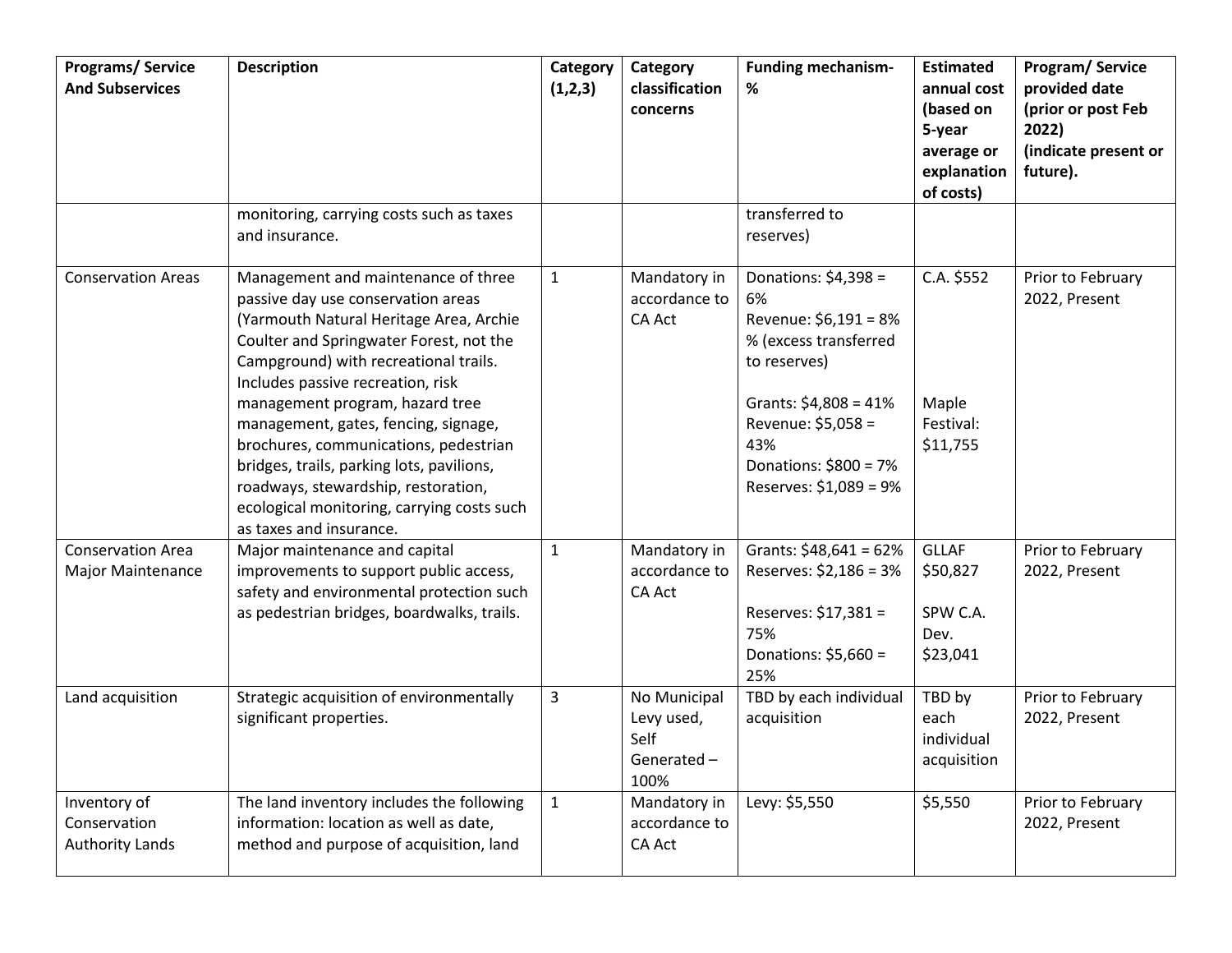| <b>Programs/Service</b><br><b>And Subservices</b><br><b>NOTE: Inventory to</b><br>be completed on or                                                                                                                                                | <b>Description</b><br>use. One-time project with updates as<br>properties are acquired or disposed of.                                                                                                                                                                                                                                                                                                                | Category<br>(1,2,3) | Category<br>classification<br>concerns         | <b>Funding mechanism-</b><br>% | <b>Estimated</b><br>annual cost<br>(based on<br>5-year<br>average or<br>explanation<br>of costs) | Program/Service<br>provided date<br>(prior or post Feb<br>2022)<br>(indicate present or<br>future). |
|-----------------------------------------------------------------------------------------------------------------------------------------------------------------------------------------------------------------------------------------------------|-----------------------------------------------------------------------------------------------------------------------------------------------------------------------------------------------------------------------------------------------------------------------------------------------------------------------------------------------------------------------------------------------------------------------|---------------------|------------------------------------------------|--------------------------------|--------------------------------------------------------------------------------------------------|-----------------------------------------------------------------------------------------------------|
| before December 31,<br>2024 per<br>requirements in<br>Section 10 of the<br><b>Mandatory Programs</b><br>and Service<br><b>Regulation</b>                                                                                                            |                                                                                                                                                                                                                                                                                                                                                                                                                       |                     |                                                |                                |                                                                                                  |                                                                                                     |
| Core Watershed -<br>based Resource<br><b>Management Strategy</b><br><b>NOTE: To Be</b><br>Completed on or<br>before December 31,<br>2024 per<br>requirements in<br>12(4)(9) OF THE<br><b>Mandatory Programs</b><br>and Service<br><b>Regulation</b> | New Project: A strategy to guide the<br>management and use of CA-owned or<br>controlled properties including: guiding<br>principles, objectives, land use, natural<br>heritage, classifications of lands, mapping,<br>identification of programs and services on<br>the lands, public consultation, publish on<br>website. One-year project. This is an<br>updated to previous conservation area<br>management plans. | $\mathbf{1}$        | Mandatory in<br>accordance to<br><b>CA Act</b> | Levy: \$5,550                  | \$5,550                                                                                          | <b>Future December</b><br>31, 2024)                                                                 |
| Land Acquisition and<br><b>Disposition Strategy</b>                                                                                                                                                                                                 | A policy to guide the acquisition and<br>disposition of land in order to fulfill the<br>objects of the authority is to be created<br>before the end of the Transition Period<br>Watershed Stewardship and Restoration (Urban, rural & agricultural)                                                                                                                                                                   | $\mathbf{1}$        | Mandatory in<br>accordance to<br><b>CA Act</b> | Reserves: \$3,500 =<br>100%    | \$3,500                                                                                          | Prior to February<br>2022, Present<br><b>Completed August</b><br>2020                               |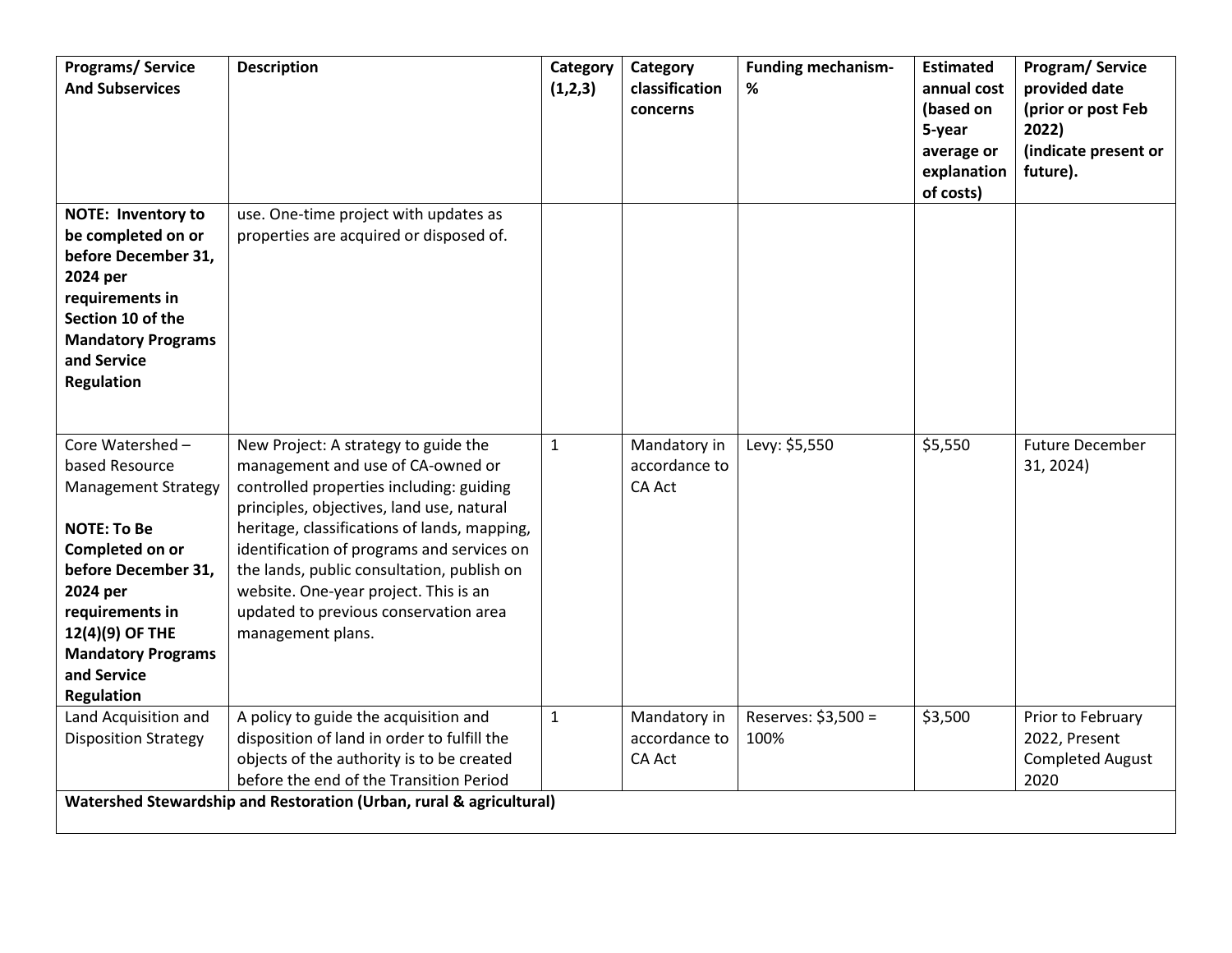| <b>Programs/Service</b>   | <b>Description</b>                                                                                                                                         | Category     | Category        | <b>Funding mechanism-</b> | <b>Estimated</b> | Program/Service      |
|---------------------------|------------------------------------------------------------------------------------------------------------------------------------------------------------|--------------|-----------------|---------------------------|------------------|----------------------|
| <b>And Subservices</b>    |                                                                                                                                                            | (1,2,3)      | classification  | %                         | annual cost      | provided date        |
|                           |                                                                                                                                                            |              | concerns        |                           | (based on        | (prior or post Feb   |
|                           |                                                                                                                                                            |              |                 |                           | 5-year           | 2022)                |
|                           |                                                                                                                                                            |              |                 |                           | average or       | (indicate present or |
|                           |                                                                                                                                                            |              |                 |                           | explanation      | future).             |
|                           |                                                                                                                                                            |              |                 |                           | of costs)        |                      |
|                           | The stewardship and restoration program has three key components: one-on-one technical assistant to watershed landowners, connecting landowners with       |              |                 |                           |                  |                      |
|                           | cost-share funding, and the reforestation program. Projects reduce the risk to life and property from natural hazards, protect water quality and quantity, |              |                 |                           |                  |                      |
|                           | improve forest conditions, increase biodiversity and make the watersheds more resilient to climate change.                                                 |              |                 |                           |                  |                      |
| Private Land              | Work with property owners to implement                                                                                                                     | $\mathbf{3}$ | No Municipal    | Grants: \$12,572 = 32%    | Private          | Prior to February    |
| Stewardship               | Best Management Practices to mitigate                                                                                                                      |              | Levy used,      | Revenue: \$11,536 =       | Lands            | 2022, Present        |
| Program/ Integrated       | flood and erosion hazards, improve and                                                                                                                     |              | Self            | 29%                       | Projects:        |                      |
| Resource                  | protect water quality, restore floodplains                                                                                                                 |              | Generated $-$   |                           | \$24,108         |                      |
| Management                | and river valleys, reduce nutrient                                                                                                                         |              | 100%            |                           |                  |                      |
|                           | contamination, restore and enhance                                                                                                                         |              |                 |                           |                  |                      |
|                           | wetlands to reduce flooding peaks and                                                                                                                      |              |                 |                           |                  |                      |
|                           | augment low flow, management of                                                                                                                            |              |                 |                           |                  |                      |
|                           | terrestrial non-native invasive species,                                                                                                                   |              |                 |                           |                  |                      |
|                           | protect groundwater, and improve                                                                                                                           |              |                 |                           |                  |                      |
|                           | aquatic species at risk habitat. Apply for                                                                                                                 |              |                 |                           |                  |                      |
|                           | and manage external funding, promote                                                                                                                       |              |                 |                           |                  |                      |
|                           | private land stewardship such as tree                                                                                                                      |              |                 |                           |                  |                      |
|                           | planting, wetlands and tall grass prairie                                                                                                                  |              |                 |                           |                  |                      |
|                           | plantings, outreach, provide technical                                                                                                                     |              |                 |                           |                  |                      |
|                           | advice and design assistance.                                                                                                                              |              |                 |                           |                  |                      |
| Tree Planting and         | Site preparation, tree and shrub planting,                                                                                                                 | 2, 3         | Municipal       | Grants: $$7,218 = 18\%$   | \$15,047         | Present/Long         |
| <b>Forestry Service</b>   | and survival assessments, technical                                                                                                                        |              | <b>Services</b> | Donations: \$1,080 =      |                  | Standing             |
|                           | assistance, hazard tree abatement, link to                                                                                                                 |              | offered, no     | 3%                        |                  | Agreements in place  |
|                           | funding programs to maintain form and                                                                                                                      |              | levy used.      | Revenue: \$1,515 = 4%     |                  | with Malahide        |
|                           | function of watershed forest cover.                                                                                                                        |              |                 | Reserves: \$5,234 =       |                  | Township and The     |
|                           | Administration of Malahide Roadside Tree                                                                                                                   |              | Self            | 13%                       |                  | Town of Aylmer       |
|                           | Planting Program. Agreement with Town                                                                                                                      |              | Generated -     |                           |                  |                      |
|                           | of Aylmer to manage Aylmer Woodlot                                                                                                                         |              | 100%            |                           |                  |                      |
|                           |                                                                                                                                                            |              |                 |                           |                  |                      |
| <b>Enabling Services:</b> |                                                                                                                                                            |              |                 |                           |                  |                      |

Key assistance provided to all departments of the conservation authority, board of directors, member municipalities and the general public to enable the CCCA to operate in an accountable, efficient and effective manner.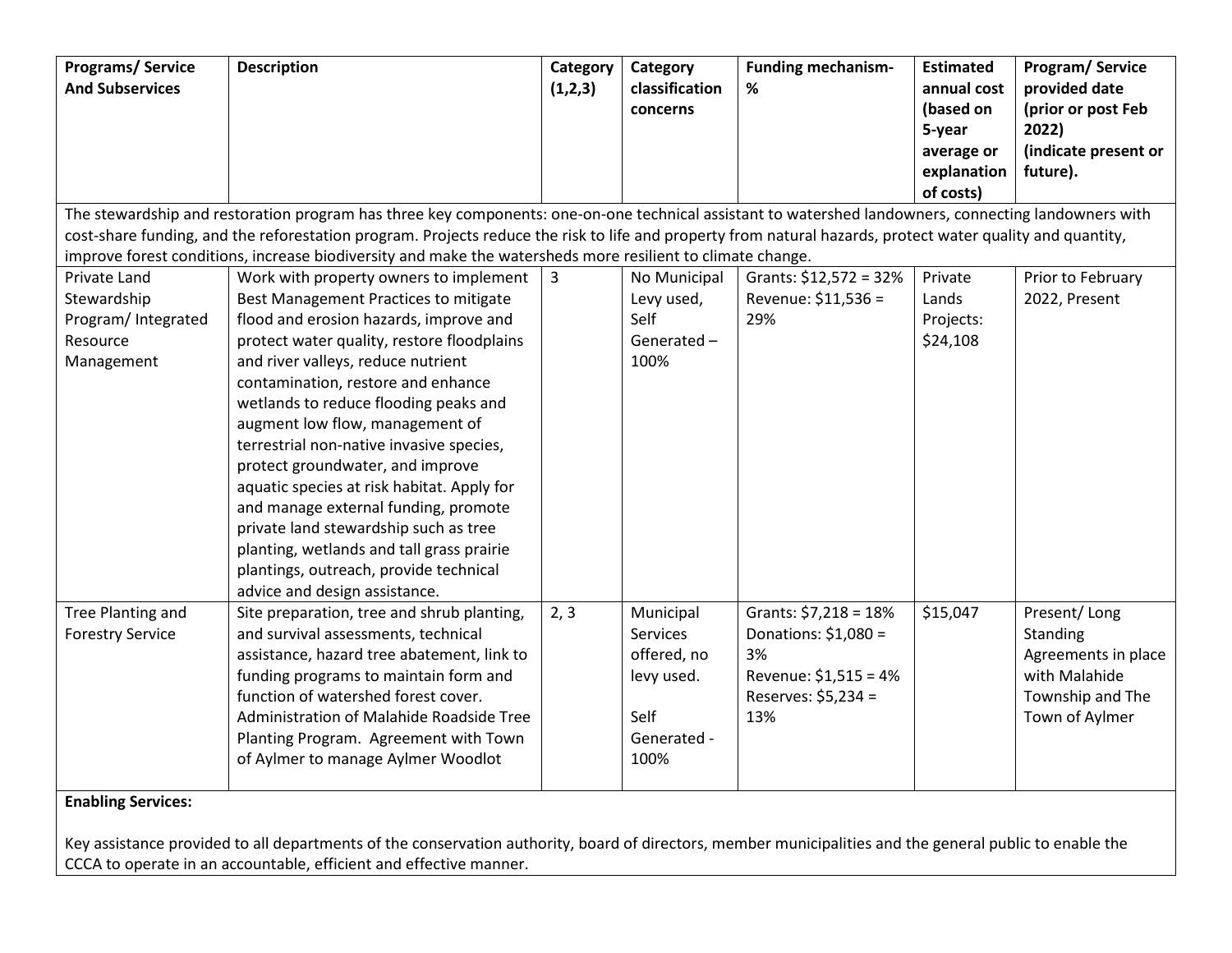| <b>Programs/Service</b><br><b>And Subservices</b> | <b>Description</b>                                                                                                                                                                                                                                                                                             | Category<br>(1,2,3) | Category<br>classification<br>concerns         | <b>Funding mechanism-</b><br>%                                                                      | <b>Estimated</b><br>annual cost<br>(based on<br>5-year<br>average or<br>explanation<br>of costs) | Program/Service<br>provided date<br>(prior or post Feb<br>2022)<br>(indicate present or<br>future). |
|---------------------------------------------------|----------------------------------------------------------------------------------------------------------------------------------------------------------------------------------------------------------------------------------------------------------------------------------------------------------------|---------------------|------------------------------------------------|-----------------------------------------------------------------------------------------------------|--------------------------------------------------------------------------------------------------|-----------------------------------------------------------------------------------------------------|
| Corporate Services                                | Administrative, human resources,<br>operating and capital costs which are not<br>directly related to the delivery of any<br>specific program or service, but are the<br>overhead and support costs of a<br>conservation authority. Includes health<br>and safety program, overseeing programs<br>and policies. | $\mathbf{1}$        | Mandatory in<br>accordance to<br>CA Act        | MNRF: $$2,500 = 5\%$<br>Levy: \$27,961 = 51%<br>Reserves \$23,009 =<br>41%<br>Revenue: \$1,586 = 3% | \$55,056                                                                                         | Prior to February<br>2022, Present                                                                  |
| <b>Financial Services</b>                         | Annual budget, accounts payable and<br>receivable, payroll, financial analysis,<br>financial audit, administration of reserves<br>and investments, financial reports for<br>funding agencies, preparing and<br>submitting reports to CRA, benefits<br>program administration.                                  | $\mathbf{1}$        | Mandatory in<br>accordance to<br><b>CA Act</b> | Levy: $$12,658 = 36\%$<br>Reserves: \$22,416 =<br>64%                                               | \$35,074                                                                                         | Prior to February<br>2022, Present                                                                  |
| Legal Expenses                                    | Costs related to agreements/contracts,<br>administrative by-law updates                                                                                                                                                                                                                                        | $\mathbf{1}$        | Mandatory in<br>accordance to<br><b>CA Act</b> | Reserves: \$16,842 =<br>100%                                                                        | \$16,842                                                                                         | Prior to February<br>2022, Present                                                                  |
| Governance                                        | Supporting CA Boards, Advisory<br>Committees, GM and Senior<br>Management.                                                                                                                                                                                                                                     | $\mathbf{1}$        | Mandatory in<br>accordance to<br>CA Act        | Levy: \$14,453 = 100%                                                                               | \$14,453                                                                                         | Prior to February<br>2022, Present                                                                  |
| Communications and<br>Outreach                    | Informing public of CCCA programs and<br>projects through media, open houses,<br>public meetings, website administration,<br>responding to inquiries from the public,<br>crisis communications.                                                                                                                | $\mathbf{1}$        | Mandatory in<br>accordance to<br>CA Act        | Levy: \$15,623 = 97%<br>Donations: \$450 = 3%                                                       | \$16,073                                                                                         | Prior to February<br>2022, Present                                                                  |
| Administration<br><b>Building</b>                 | Office buildings and workshop used to<br>support CCCA staff, programs and<br>services. Includes utilities, routine and<br>major maintenance, property taxes.                                                                                                                                                   | $\mathbf{1}$        | Mandatory in<br>accordance to<br><b>CA Act</b> | Levy: \$27,297 = 100%                                                                               | \$27,297                                                                                         | Prior to February<br>2022, Present                                                                  |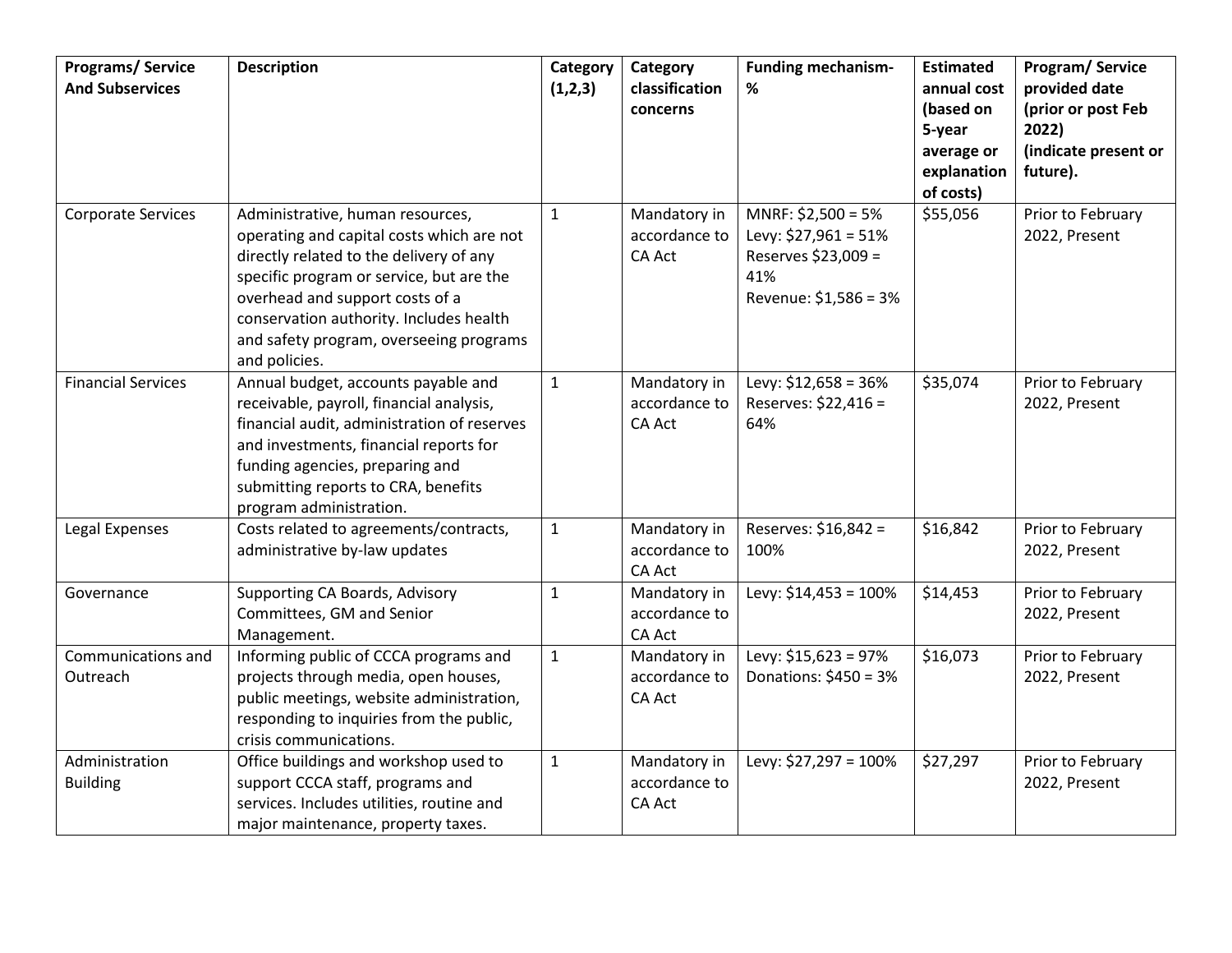| <b>Programs/Service</b><br><b>And Subservices</b>                                                                                                                                                                                                                                | <b>Description</b>                                                                                                                                                                                                                                                                                                                                                | Category<br>(1,2,3) | Category<br>classification<br>concerns                   | <b>Funding mechanism-</b><br>%                                                                                          | <b>Estimated</b><br>annual cost<br>(based on<br>5-year<br>average or<br>explanation | Program/Service<br>provided date<br>(prior or post Feb<br>2022)<br>(indicate present or<br>future). |  |  |
|----------------------------------------------------------------------------------------------------------------------------------------------------------------------------------------------------------------------------------------------------------------------------------|-------------------------------------------------------------------------------------------------------------------------------------------------------------------------------------------------------------------------------------------------------------------------------------------------------------------------------------------------------------------|---------------------|----------------------------------------------------------|-------------------------------------------------------------------------------------------------------------------------|-------------------------------------------------------------------------------------|-----------------------------------------------------------------------------------------------------|--|--|
|                                                                                                                                                                                                                                                                                  |                                                                                                                                                                                                                                                                                                                                                                   |                     |                                                          |                                                                                                                         | of costs)                                                                           |                                                                                                     |  |  |
| Information<br>Technology<br>Management/ GIS                                                                                                                                                                                                                                     | Data management, records retention.<br>Development and use of systems to<br>collect and store data and to provide<br>spatial geographical representations of<br>data.                                                                                                                                                                                             | $\mathbf{1}$        | Mandatory in<br>accordance to<br><b>CA Act</b>           | Levy: \$27,141 = 92%<br>Revenue: \$2,654 = 9%                                                                           | \$29,795                                                                            | Prior to February<br>2022, Present                                                                  |  |  |
| Vehicle and<br>Equipment                                                                                                                                                                                                                                                         | A fleet of vehicles and equipment to<br>support the work of the CCCA, including<br>capital purchases, fuel, licenses, repairs<br>and maintenance. Programs and projects<br>are charged for the use of the vehicles<br>and equipment.                                                                                                                              | $\mathbf{1}$        | Mandatory in<br>accordance to<br><b>CA Act</b>           | Levy: $$4,405 = 7\%$<br>Revenue: \$32,045 =<br>48%<br>Reserves: \$30,708 =<br>46%                                       | \$67,158                                                                            | Prior to February<br>2022, Present                                                                  |  |  |
| <b>Conservation Education and Community Outreach</b><br>Program Description: Education and outreach programs increase knowledge and awareness in children and adults about local environmental issues,<br>watersheds and ecosystems and conservation actions they can implement. |                                                                                                                                                                                                                                                                                                                                                                   |                     |                                                          |                                                                                                                         |                                                                                     |                                                                                                     |  |  |
| <b>Education Programs</b>                                                                                                                                                                                                                                                        | Curriculum-based education programs for<br>elementary and secondary students.<br>These programs focus on local<br>watersheds, ecosystems, and<br>environmental issues. Programs take<br>place in the conservation areas and assist<br>to study the diverse ecosystems they are<br>surrounded by. Programs include,<br>Aquatics, Terrestrial, and Soils Workshops. | 3                   | No Municipal<br>Levy used,<br>Self<br>Generated-<br>100% | Grants: $$13,543 = 72\%$<br>Revenue: \$10,004 =<br>53%<br>Donations: \$2,020 =<br>11%<br>Reserves: -\$6,756 =<br>$-36%$ | \$18,811                                                                            | Prior to February<br>2022, Present                                                                  |  |  |
| Education<br>Programming in<br>Conjunction with<br><b>Thames Valley</b><br>Schoolboard                                                                                                                                                                                           | An annual Memorandum of<br>Understanding is signed with Thames<br>Valley District Schoolboard leasing a part<br>of Springwater Forest to the Jaffa Outdoor<br><b>Education Center for an outdoor</b><br>classroom. The Maple Program, Marsh<br>Quest and Forest Festival are all ran in<br>conjunction with Thames Valley District<br>Schoolboard staff.          | 3                   | No Municipal<br>Levy used,<br>Self<br>Generated-<br>100% | Revenue: \$12,500 =<br>100%                                                                                             | \$12,500                                                                            | Prior to February<br>2022, Present                                                                  |  |  |